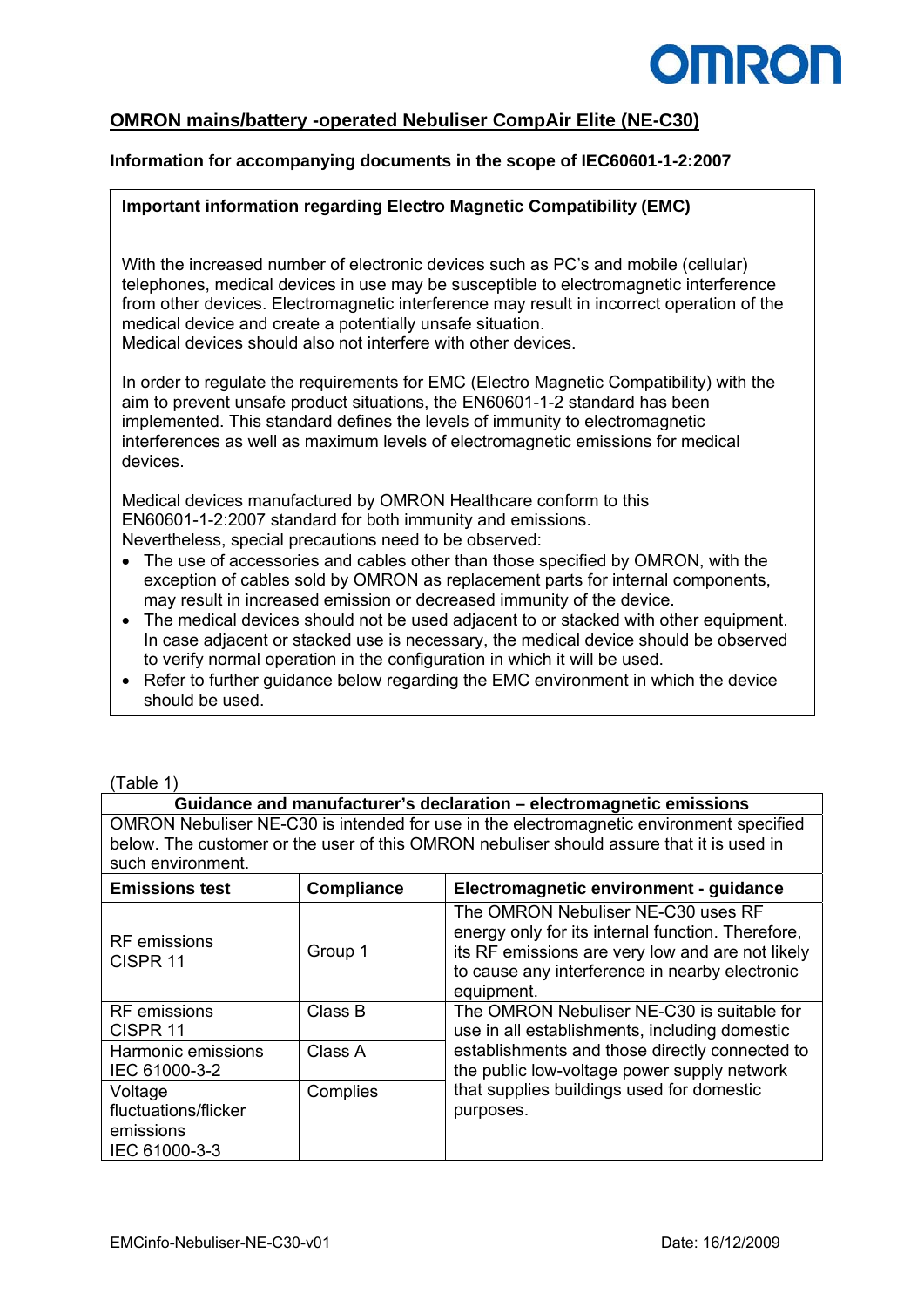

(Table 2)

# **Guidance and manufacturer's declaration – electromagnetic immunity**

OMRON Nebuliser NE-C30 is intended for use in the electromagnetic environment specified below. The customer or the user of this nebuliser should assure that it is used in such environment.

| <b>Immunity test</b>                                                                                   | <b>IEC 60601</b><br><b>Test level</b>                                                                                         | <b>Compliance</b><br>level                                                                                                   | Electromagnetic environment -<br>guidance                                                                                                                                                                                                           |
|--------------------------------------------------------------------------------------------------------|-------------------------------------------------------------------------------------------------------------------------------|------------------------------------------------------------------------------------------------------------------------------|-----------------------------------------------------------------------------------------------------------------------------------------------------------------------------------------------------------------------------------------------------|
| Electrostatic<br>discharge (ESD)<br>IEC 61000-4-2                                                      | ±6 kV contact<br>±8 kV air                                                                                                    | ±6 kV contact<br>±8 kV air                                                                                                   | Floor should be wood, concrete, or<br>ceramic tile. If floors are covered with<br>synthetic material, the relative<br>humidity should be at least 30 %.                                                                                             |
| <b>Electrical fast</b><br>transient/burst<br>IEC 61000-4-4                                             | $±2$ kV for<br>power supply<br>lines<br>$±1$ kV for<br>input/output<br>lines                                                  | $±2$ kV for<br>power supply<br>lines<br>±1 kV for<br>input/output<br>lines                                                   | Mains power quality should be<br>that of a typical commercial<br>and/or hospital environment.                                                                                                                                                       |
| Surge<br>IEC 61000-4-5                                                                                 | $±1$ kV<br>line to line<br>$±2$ kV<br>line to earth                                                                           | $±1$ kV<br>line to line<br>$±2$ kV<br>line to earth                                                                          | Mains power quality should be<br>that of a typical commercial<br>and/or hospital environment.                                                                                                                                                       |
| Voltage dips,<br>short interruptions<br>and voltage<br>variations on<br>power supply<br>IEC 61000-4-11 | $5\% U_T$<br>(>95 % dip in<br>$U_T$ ) for 0.5<br>cycle<br>40 % U <sub>T</sub><br>(60 % dip in<br>$U_T$ ) for 5<br>cycles      | $5\% U_T$<br>(>95 % dip in<br>$U_T$ ) for 0.5<br>cycle<br>40 % U <sub>T</sub><br>(60 % dip in<br>$U_T$ ) for 5 cycles        | Mains power quality should be that of<br>a typical commercial and/or hospital<br>environment.<br>If the user of the Nebuliser NE-C30<br>requires continued operation during<br>power mains interruption, it is<br>recommended that the nebuliser be |
|                                                                                                        | 70 % U <sub>T</sub><br>(30 % dip in<br>$U_T$ ) for 25<br>cycles<br>$5\% U_T$<br>(95 % dip in<br>$U$ <sub>T</sub> ) for 5 sec. | 70% U <sub>T</sub><br>(30 % dip in<br>$U_T$ ) for 25<br>cycles<br>$5\% U_T$<br>(95 % dip in<br>$U$ <sub>T</sub> ) for 5 sec. | powered from an uninterruptible<br>power supply or battery.                                                                                                                                                                                         |
| Power frequency<br>(50/60 Hz)<br>magnetic field<br>IEC 61000-4-8                                       | 3 A/m                                                                                                                         | 3 A/m                                                                                                                        | Power frequency magnetic fields<br>should be at levels characteristic of a<br>typical location in a typical<br>commercial or hospital environment.<br>Note: $U_T$ is the A.C. mains voltage prior to application of the test level.                 |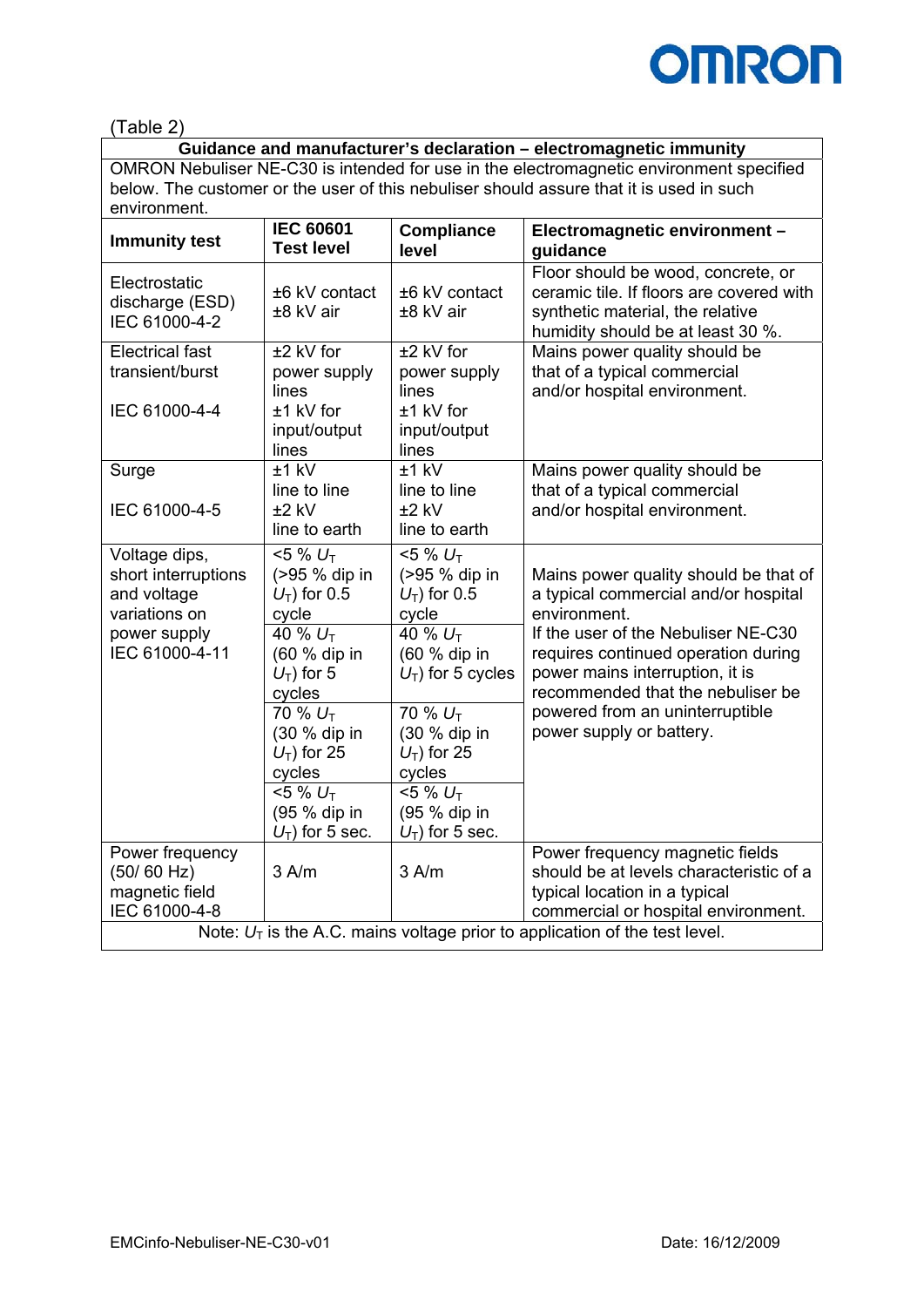

(Table 4)

| Guidance and manufacturer's declaration - electromagnetic immunity                        |                  |              |                |
|-------------------------------------------------------------------------------------------|------------------|--------------|----------------|
| OMRON Nebuliser NE-C30 is intended for use in the electromagnetic environment specified   |                  |              |                |
| below. The customers or the users of this nebuliser should assure that it is used in such |                  |              |                |
| environment.                                                                              |                  |              |                |
|                                                                                           | <b>IEC 60601</b> | l Compliance | $F_{\text{L}}$ |

| <b>Immunity test</b>                                                        | <b>IEC 60601</b><br><b>Test level</b>                                         | <b>Compliance</b><br>level | Electromagnetic environment -<br>guidance                                                                                                                                                                                                                                                                                                                                                                                                                                                                                                                                                                                                                                                                                                                                                                                                                                                                                         |
|-----------------------------------------------------------------------------|-------------------------------------------------------------------------------|----------------------------|-----------------------------------------------------------------------------------------------------------------------------------------------------------------------------------------------------------------------------------------------------------------------------------------------------------------------------------------------------------------------------------------------------------------------------------------------------------------------------------------------------------------------------------------------------------------------------------------------------------------------------------------------------------------------------------------------------------------------------------------------------------------------------------------------------------------------------------------------------------------------------------------------------------------------------------|
| <b>Conducted RF</b><br>IEC 61000-4-6<br><b>Radiated RF</b><br>IEC 61000-4-3 | 3 V rms<br>150 kHz $\sim$ 80<br><b>MHz</b><br>3 V/m<br>80 MHz to<br>$2.5$ GHz | 3 V rms<br>3 V/m           | Portable and mobile RF<br>communications equipment should<br>be used no closer to any part of the<br>OMRON nebuliser including cables,<br>than the recommended separation<br>distance calculated from the equation<br>appropriate to the frequency of the<br>transmitter.<br><b>Recommend separation distance</b><br>$d = 1.2 \sqrt{P}$<br>$d = 1.2 \sqrt{P}$ 80 MHz to 800 MHz<br>$d = 2.3 \sqrt{P}$ 800 MHz to 2.5 GHz<br>where $P$ is the maximum output<br>power rating of the transmitter in<br>watts (W) according to he<br>transmitter manufacturer and d is<br>the recommended separation<br>distance in meters (m).<br>Field strengths from fixed RF<br>transmitters as determined by an<br>electromagnetic site survey, <sup>a</sup> should<br>be less than the compliance level in<br>each frequency range. <sup>b</sup><br>Interference may occur in the<br>vicinity of equipment marked with<br>he following symbol: |
|                                                                             |                                                                               |                            | $((\cdot,\cdot))$                                                                                                                                                                                                                                                                                                                                                                                                                                                                                                                                                                                                                                                                                                                                                                                                                                                                                                                 |

Note1: At 80 MHz and 800 MHz, the higher frequency range applies. Note2: These guidelines may not apply in all situations. Electromagnetic propagation is affected by absorption and reflection from structures, objects, and people.

<sup>a</sup> Field strengths from fixed transmitters, such as base stations for radio (cellular/ cordless) telephones and land mobile radio, AM and FM radio broadcast, and TV broadcast cannot be predicted theoretically with accuracy. To assess the electromagnetic environment due to fixed RF transmitters, an electromagnetic site survey should be considered. If the measured field strength in the location in which the OMRON Nebuliser NE-C30 is used exceeds the applicable RF compliance level above, the OMRON nebuliser should be observed to verify normal operation. If abnormal performance is observed, additional measures may be necessary, such as reorienting or relocating the OMRON nebuliser.

<sup>b</sup> Over the frequency range 150 kHz to 80MHz, field strengths should be less than 3 V/m.